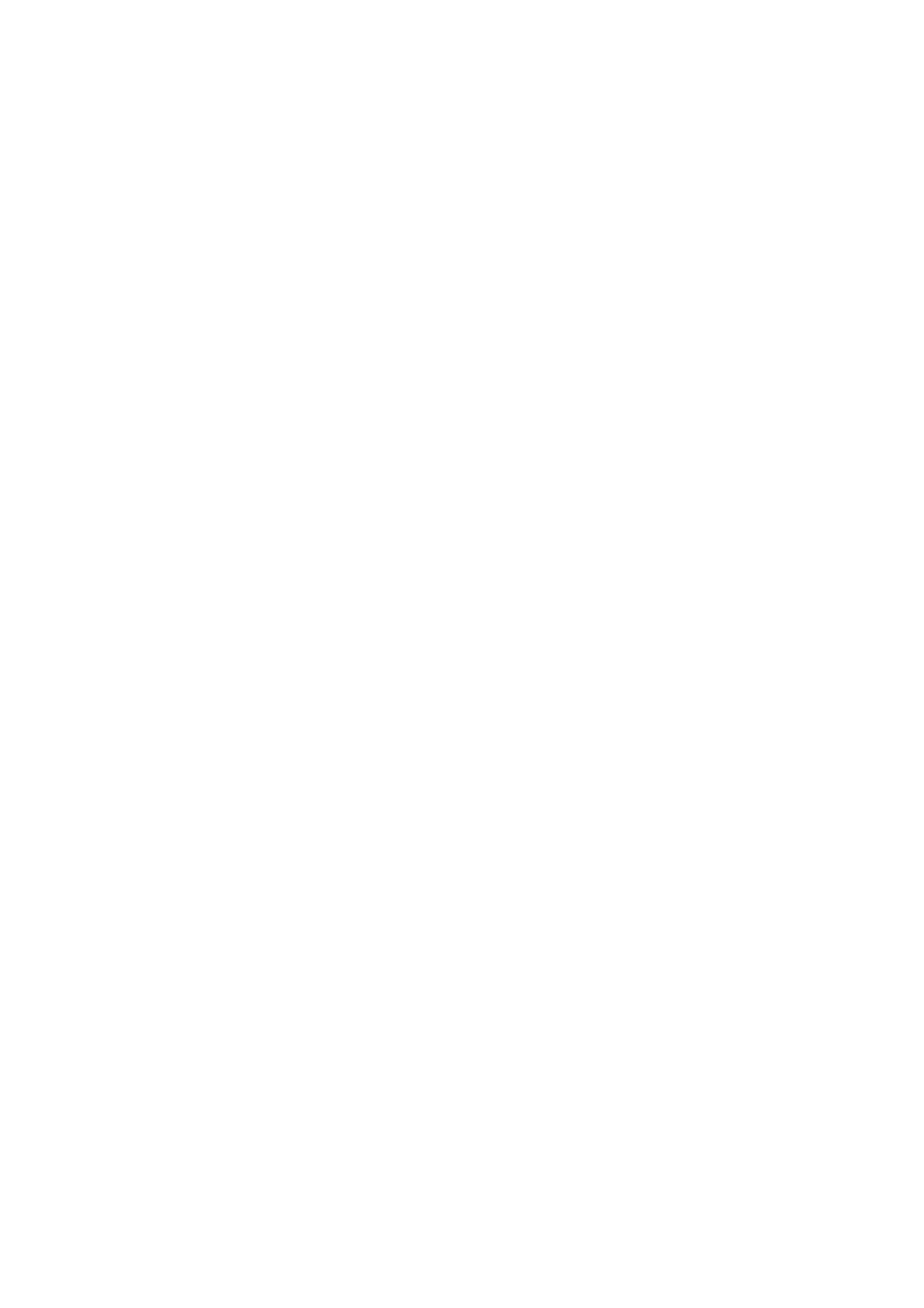# **Preface**

## **The Public Interest Advocacy Centre**

The Public Interest Advocacy Centre (PIAC) is an independent, non-profit law and policy organisation that works for a fair, just and democratic society, empowering citizens, consumers and communities by taking strategic action on public interest issues.

PIAC identifies public interest issues and, where possible and appropriate, works cooperatively with other organisations to advocate for individuals and groups affected. PIAC seeks to:

- expose and redress unjust or unsafe practices, deficient laws or policies;
- promote accountable, transparent and responsive government;
- encourage, influence and inform public debate on issues affecting legal and democratic rights; and
- promote the development of law that reflects the public interest;
- develop and assist community organisations with a public interest focus to pursue the interests of the communities they represent;
- develop models to respond to unmet legal need; and
- maintain an effective and sustainable organisation.

Established in July 1982 as an initiative of the (then) Law Foundation of New South Wales, with support from the NSW Legal Aid Commission, PIAC was the first, and remains the only broadly based public interest legal centre in Australia. Financial support for PIAC comes primarily from the NSW Public Purpose Fund and the Commonwealth and State Community Legal Services Program. PIAC also receives funding from the Industry and Investment NSW for its work on energy and water, and from Allens Arthur Robinson for its Indigenous Justice Program. PIAC also generates income from project and case grants, seminars, consultancy fees, donations and recovery of costs in legal actions.

## **PIAC's work on administrative tribunals and healthcare rights**

In relation to healthcare rights, PIAC was central to the consultation process leading to the enactment of the *Health Care Complaints Act 1993* (NSW). PIAC also provided legal representation in the New South Wales Royal Commission into Deep Sleep Therapy (the Chelmsford Royal Commission) and was involved in related processes dealing with the specific issues at the Chelmsford Hospital, but also more broadly, about the handling of serious complaints about medical practice in NSW.

PIAC has continued to be involved with issues and campaigns about healthcare rights. In recent years, PIAC has successfully campaigned for an Australian charter of healthcare rights, the ending of executive discretion or governor's pleasure in the detention of forensic patients, an independent Health Care Complaints Commission retaining its role in investigation and prosecution of complaints under the National Scheme for the Registration of Health Professionals and for an independent commissioner to investigate and determine the outcome of complaints in aged care.

PIAC, as a legal centre, has considerable experience in appearing before administrative tribunals such as the NSW Administrative Decisions Tribunal (ADT) and the Commonwealth Administrative Appeals Tribunal (AAT). PIAC has also made a considerable contribution to the public debate about administrative law reform New South Wales and in Australia more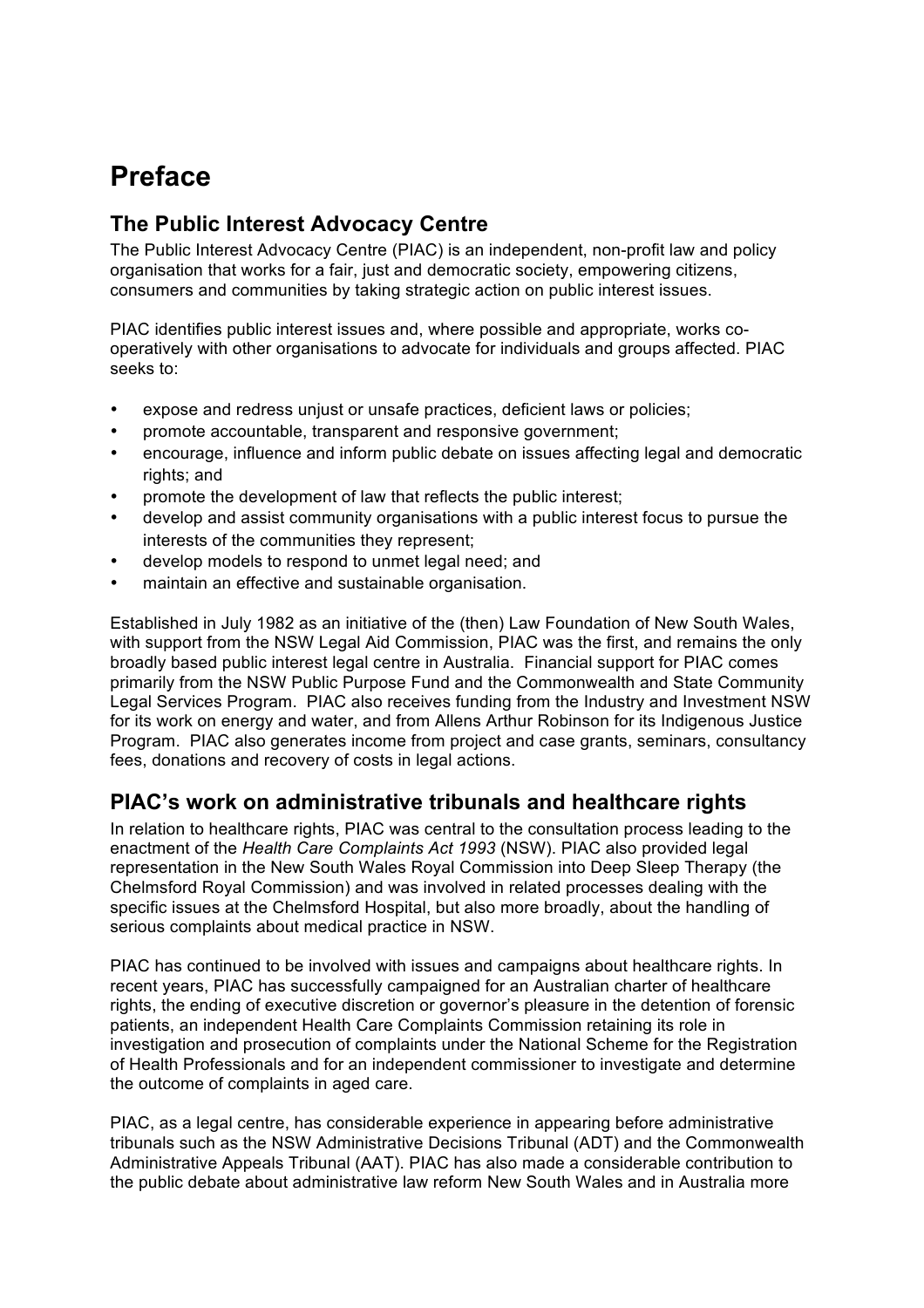generally. In April 2011, PIAC made a submission to the Administrative Review Council Consultation Paper on Judicial Review in Australia called *Statutory judicial review - keep it,*  expand it.<sup>1</sup> In June 2009 PIAC made a submission in response to the NSW Government's public consultation draft, *Open Government Information legislative package* called *Improving government accountability through information access. 2*

#### 2 • Public Interest Advocacy Centre • NSW Tribunals: getting the balance right

 <sup>1</sup> Alexis Goodstone, Edward Santow, Elizabeth Simpson, Submission to the Administrative Review Council Consultation Paper on Judicial Review in Australia, *Statutory judicial review - keep it, expand it,* http://www.piac.asn.au/publication/2011/07/statutory-judicial-review-keep-it-expand-it at 25 November 2011

<sup>&</sup>lt;sup>2</sup> Elizabeth Simpson, Submission in response to the NSW Government's public consultation draft Open Government Information legislative package*, Improving government accountability through information access, http://www.piac.asn.au/publication/2009/06/090605-piac-nswfoisub* at 25 November 2011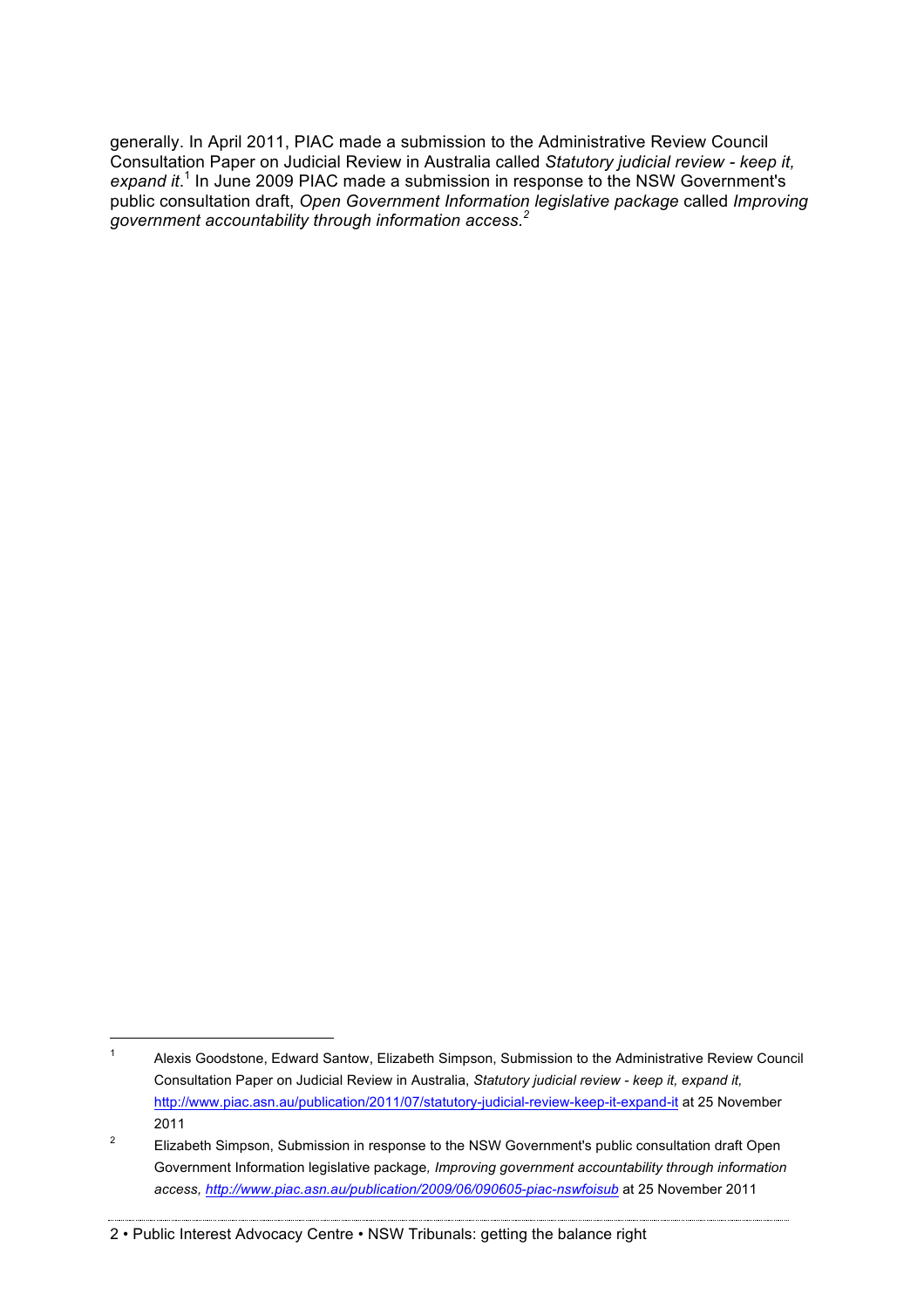# **1. Introduction**

PIAC welcomes the opportunity to respond to the issues raised in the Issues Paper, *Review of Tribunals in New South Wales* (the Issues Paper).

PIAC will confine its comments to two areas raised in the Issues Paper:

- the establishment of one tribunal (or division of a tribunal) to deal with health practitioner disciplinary matters; and
- the amalgamation of the Mental Health Review Tribunal (MHRT) and the Guardianship Tribunal (GT).

PIAC supports in principle the first proposition, while expressing some concerns about the structures proposed to implement this change set out in the Issues Paper.

PIAC has considerable misgivings about the second proposal and, while not opposing some of the administrative changes set out in the Issues Paper relevant to both tribunals, would not support the combination of the two tribunals into one Protective Division.

PIAC submits that there is a public interest in establishing efficiencies in relation to the administration and functioning of the various tribunals in NSW. PIAC, however, strongly believes that where Tribunals have been established for a clear public purpose (for example in the case of the health disciplinary tribunals, for the purpose of public protection from the conduct of unethical, impaired or incompetent health professionals) and have developed a level of expertise and experience in their jurisdiction, then it is not in the public interest to merge the functions of these tribunals with tribunals in other jurisdictions.

# **2. The proposal for a Health Practitioners Tribunal**

# **2.1 Benefits of proposal**

PIAC supports the principle of establishing one tribunal to deal with disciplinary proceedings about all registered health practitioners in NSW.

## **2.1.1 One Tribunal would allow the establishment of a core group of experienced persons to chair hearings before the tribunal.**

Recently, some Medical Tribunal matters have been presided over by judicial members of the Industrial Relations Commission (IRC). PIAC considers this to be unfortunate, given that the protective nature of this jurisdiction is very different to consideration of matters before the IRC. Previously a panel of particular District Court Judges have presided in these matters, who, over time, have developed expertise in the jurisdiction.

An allegation of misconduct against a health professional that reaches the tribunal stage of the disciplinary process involves, by definition, an allegation of a serious departure from acceptable standards.<sup>3</sup> Complainants and respondent health practitioners both have a large stake in the outcome of the proceedings. The decision whether to allow a health practitioner to continue to practise after such a serious breach can have significant ramifications for the safety and quality of health care received by NSW health consumers.

 <sup>3</sup> *Health Practitioner Regulation National Law (NSW),* s.139E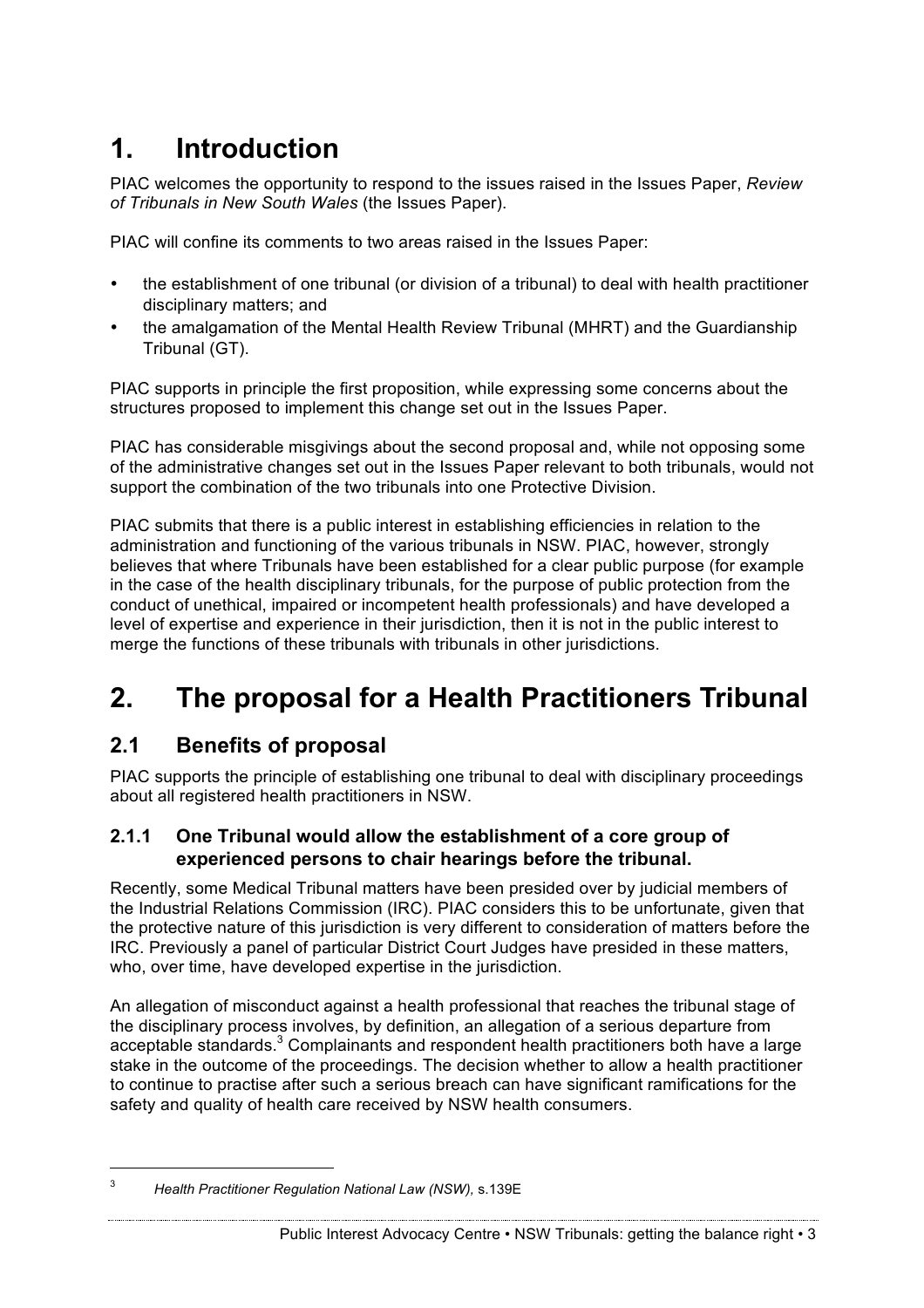The matters before these tribunals require fine balancing between the procedural and professional rights of health practitioners and the requirement to protect the public against unethical, incompetent, dishonest or impaired health professionals. These decisions should be made by tribunal members who are well across the law and practice in this area, and have well developed familiarity and knowledge of the operation of the health system, both private and public.

If the outcome of the changes suggested by the NSW Government were the establishment of a core panel of tribunal members with this level of expertise, presiding over all disciplinary proceedings about health professionals in NSW, this would represent a significant positive reform.

### **2.1.2 Consistency in the decision making of tribunals dealing with health disciplinary proceedings**

It is important for health professionals to be able to have some degree of certainty — both with regard to the acceptable boundaries of their conduct as health professionals, and certainty in the knowledge of probable outcomes if they, or their colleagues, do not meet professional standards or carry out unethical conduct.

Similar standards and outcomes should occur if these standards are breached, whether consumers are dealing with a doctor, a nurse or a physiotherapist. The same consequences transpire for the safety and quality of health care if any health professional cannot or will not meet acceptable standards of conduct, competency or ethical practice.

It cannot be said that there has been consistency in this regard across all health practitioner tribunals in NSW. Conduct, which generally leads to deregistration in some tribunals, rarely does so in others. However, some tribunals such as the Dentists Tribunal and the Pharmacy Tribunal have only been in operation for several years, so overall, consistency is hard to measure.

PIAC is confident that, with the establishment of one tribunal with an experienced expert panel available to conduct disciplinary proceedings, greater consistency would be achieved.

## **2.1.3 Allow more public access and scrutiny with regard to disciplinary decisions about health professionals.**

Many tribunal hearings are effectively not accessible to the public because they are held behind closed doors with no public notice of the listing of matters or the location of hearings.

A single tribunal could and should be able to hold its proceedings in places accessible to the public, including the media; make the time and location of hearings known to the public through public notices; and publish its decisions, if not in hard copy, then at least on-line.

The issues of privacy, particularly relevant for witnesses and victims of unethical and inappropriate conduct, can be dealt with by giving the tribunal discretion to hold closed hearings in designated exceptional circumstances and the use of existing powers to make suppression and non-publication orders.

## **2.2 Caveats to support of proposed change**

PIAC however is concerned that these outcomes may not necessarily be achieved, depending on the model for reform adopted by the Government. PIAC submits that the following should occur if one tribunal is created to deal with all serious health practitioners' matters.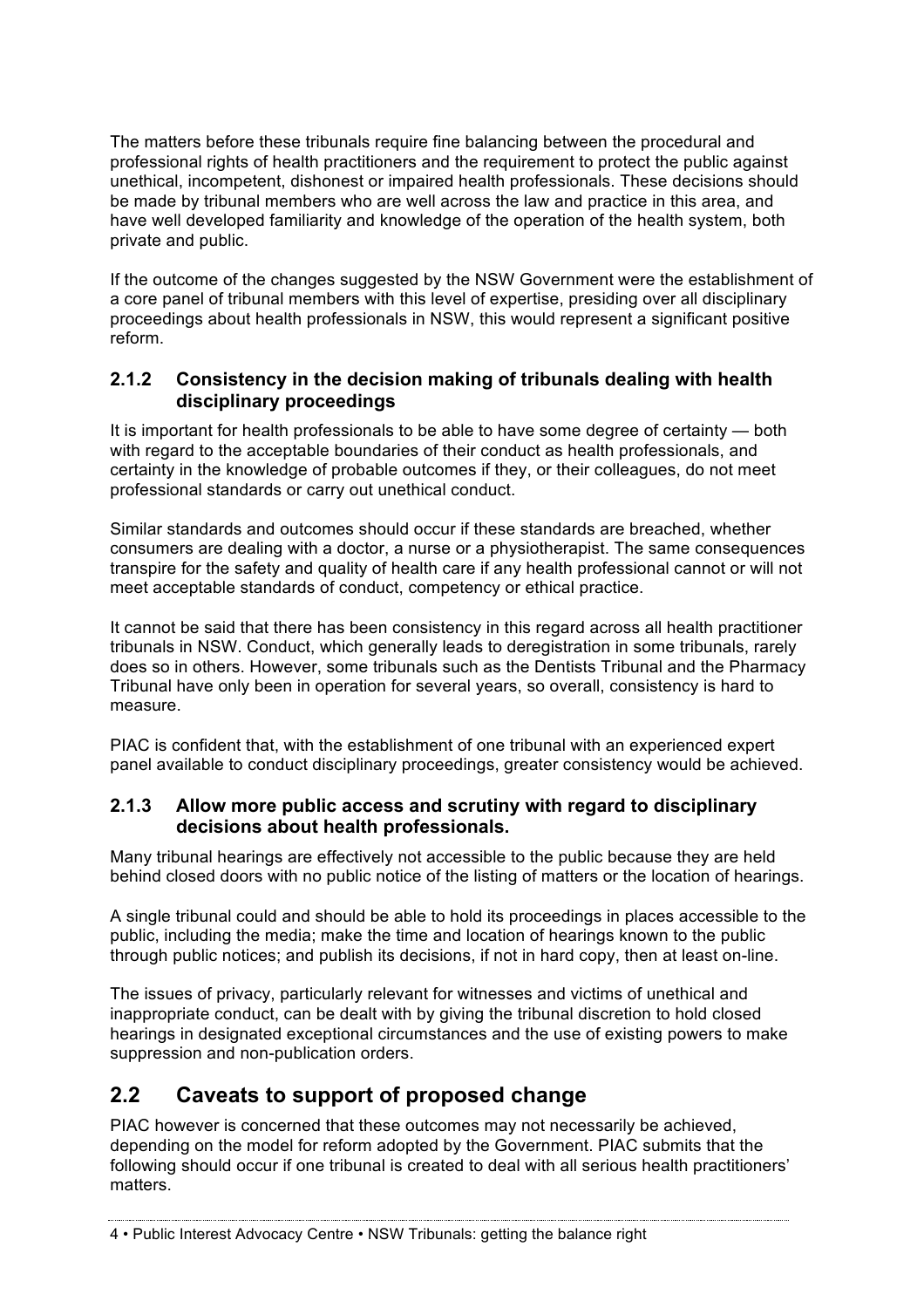### **2.2.1 The current system of Professional Standards Committees shall be retained to deal with less serious disciplinary matters**

Less serious disciplinary matters for both medical practitioners and nurses in NSW are dealt with by Professional Standards Committees (PSCs) that are less formal than the tribunals and do not have powers of deregistration or suspension. If the PSCs were not part of the ongoing system of disciplinary proceedings for healthcare professionals in NSW, then the tribunal would find itself overwhelmed with less serious matters at the expense of the time and preparation required for the appropriate deliberation on serious alleged breaches of standards.

Although PIAC in the past has supported more open PSC hearings<sup>4</sup>, PIAC nevertheless sees the benefit in having mechanisms where certain matters can be dealt with less formally and with outcomes that assist the health practitioner to change or moderate their conduct or practice, rather than restrict or remove them from the ability to practise.

Health professions in NSW which do not have PSCs have alternative mechanisms whereby the Professional Councils (previously the NSW Boards) deal with less serious matters. While PIAC prefers the PSC model, where the proceedings are presided over by independent legally qualified persons, PIAC sees no benefit in a consolidated Tribunal dealing with less serious matters where the practitioner's right to practise is not in jeopardy.

### **2.2.2 The current system where the tribunal consists of a presiding member, a member or members of the profession and a community representative should be maintained**

There is considerable benefit in having a member of the particular profession as part of the tribunal. They do not involve themselves in legal or procedural questions. However, they in all other ways are members of the tribunal, providing valuable advice and guidance to other tribunal members on professional standards and practice.

The community member, who also does not deal with procedural or legal questions, plays a valuable role because of the importance of the protection of the public in disciplinary matters. They are there to balance the possible sectional interests of the professional member with the interests of consumers and the general public.

Tribunals also hear evidence from peer reviewers in disciplinary proceedings. Public interest issues are often canvassed in disciplinary matters. The presence of the additional members provides the presiding member additional sources of information and opinion, as well as assistance in critically examining all of the evidence before a tribunal.

PIAC notes that the multi-member tribunal model, with professional and community members in addition to the presiding member, is found in the *Health Professions Regulation Act 2005* (Vic).

 <sup>4</sup> Peter Dodd, *Putting healthcare rights to work: the Health Practitioner Regulation National Law, a step closer to best practice in healthcare complaints,* PIAC, July 2009 < http://www.piac.asn.au/publication/2009/07/090717-piac-national-reg-sub> Peter Dodd, *Maintaining consumer focus in health complaints: the key to national best practice. Response to the Consultation Paper on national health complaints handling,* PIAC, *November* 2008 <http://www.piac.asn.au/publication/2008/11/081121-piac-nat-complaints-sub>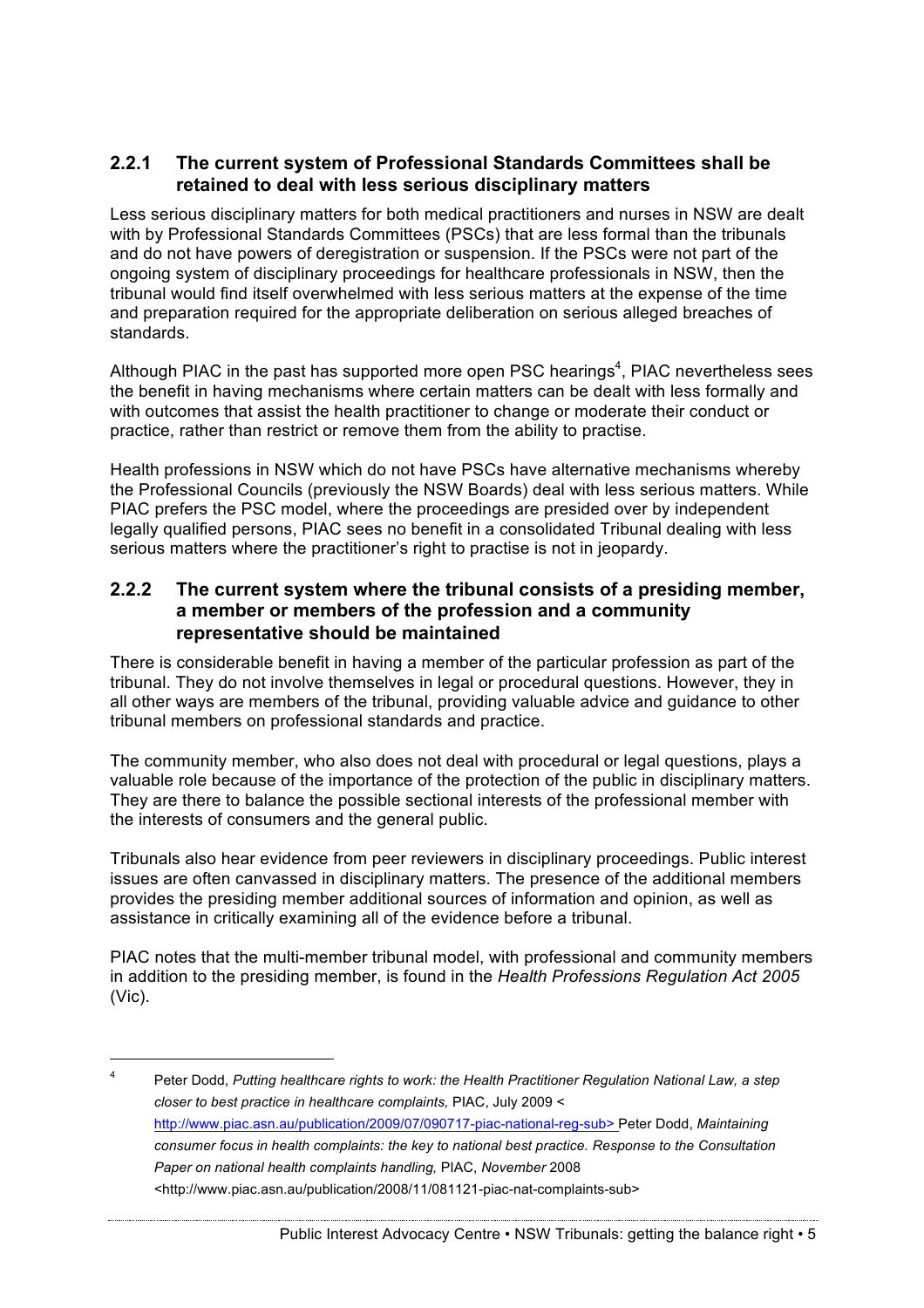### **2.2.3 That any Health professional's Disciplinary Tribunal not be subsumed into a general 'Employment Tribunal'**

PIAC does not object to a structure where Tribunals are brought together for the purposes of efficiencies and economies of scale, where discrete divisions or panels deal with particular jurisdictions. PIAC is however, opposed to a 'one size fits all' general tribunal where tribunal members deal with a wide range of areas currently located in separate jurisdictions. PIAC is particularly concerned that healthcare professionals' disciplinary matters are dealt with in this manner.

PIAC does not support the same tribunal or the same panel of a larger tribunal dealing with disciplinary matters for both lawyers and health professionals. The arguments for one health tribunal set out above, particularly with regard to consistency of decisions, do not apply if a tribunal deals with more than one cluster of professionals. The standards and ethical principles that apply to health professionals are different to those which apply to solicitors and barristers. For example, because of the different power relationships involved between professional and client/patient, sexual contact between the two is treated in very different ways. For a health professional, such contact is considered a serious boundary violation. Unless there is coercion or lack of consent, such contact is not seen as a breach of ethics for a lawyer, although not seen as best practice. Another example of difference is that confidential communication between lawyer and client is protected by legal professional privilege. Health professionals do not have this protection.

Although it might be considered efficient to have one tribunal member travel to a regional centre and deal with a disciplinary matter about a nurse's conduct in the morning and deal with a tenancy matter in the afternoon, PIAC submits that the public interest in having experienced expert panels dealing with one jurisdiction outweighs the possible public benefits achieved by costs savings that would be achieved in this example. Economies of scale can still be achieved in areas like common registries, shared IT and shared accommodation. If lack of expertise and experience of tribunal members leads to more appeals and longer hearings, which PIAC submits are possible outcomes of a larger allencompassing tribunal, then any such costs savings could be lost.

PIAC is particularly concerned with any proposal to merge the industrial relations jurisdiction and the protective jurisdiction that regulates and disciplines the health professions. Industrial relations deals with negotiation and compromise. It deals with disputes between parties and tries to conciliate and/or arbitrate to find a resolution.

In the broader healthcare complaints system, complaints are often resolved through informal and formal forms of conciliation. However, matters that are referred to disciplinary tribunals matters can never be resolved in this way, because the primary role of such proceedings is to protect the public. A complaint about a psychiatrist who abuses his or her power relationship with a vulnerable patient with a mental illness to gain sexual pleasure cannot and should not be resolved by negotiation and/or conciliation between the parties. The tribunal here has the responsibility to ensure that the doctor does not repeat this conduct, either by means of deregistration or imposing strict conditions on his or her practice. The jurisdiction has more affinity with the criminal law in that, using the above example, considerations of both general and specific deterrence would be very relevant in the final decision of the tribunal. PIAC submits that industrial relations and professional discipline might superficially appear similar, but legally the principles that apply are worlds apart. Therefore, PIAC submits it is inappropriate to have one tribunal dealing with both unless there are distinct panels of members dealing with the two different jurisdictions.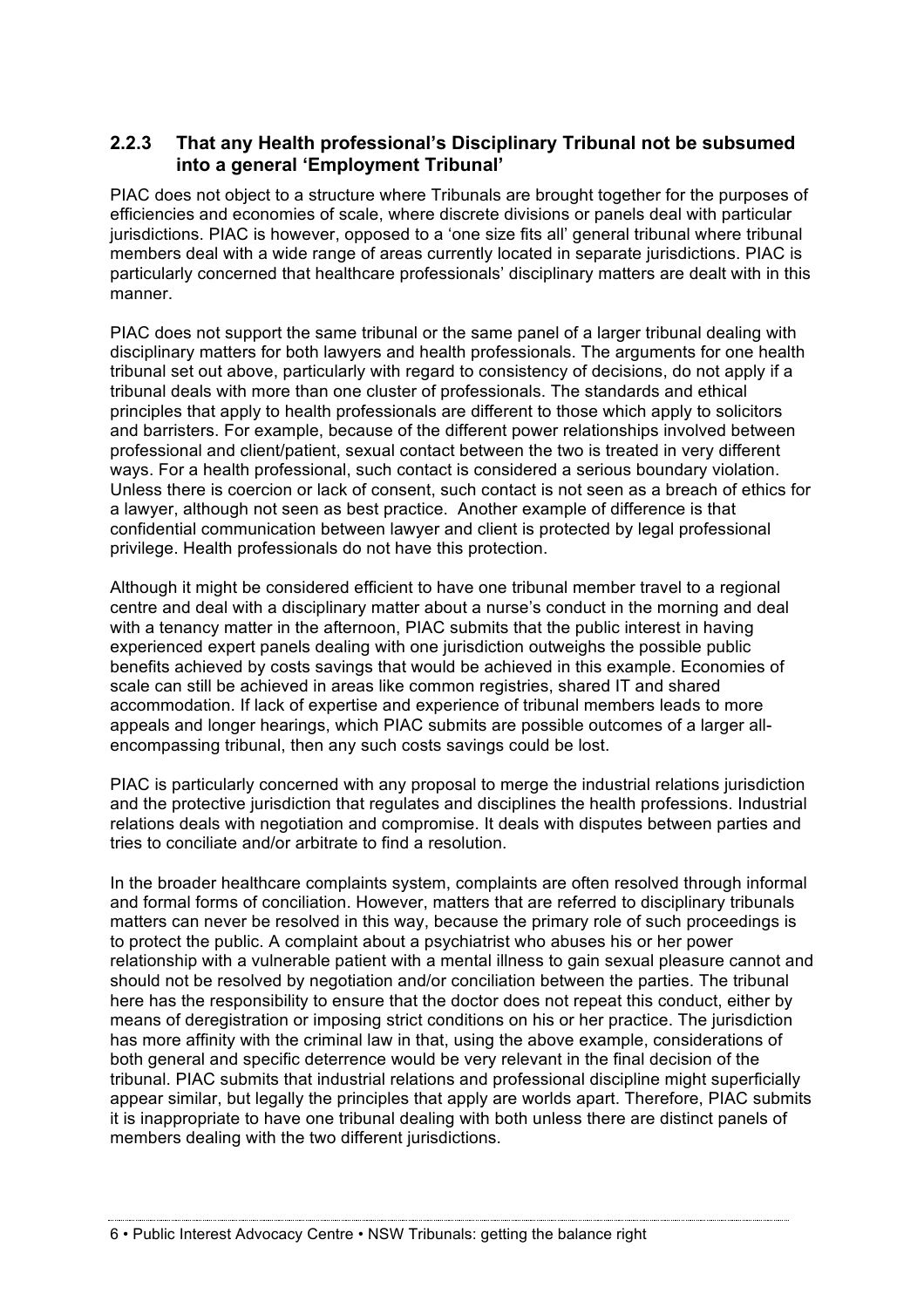# **3. The Mental Health Review Tribunal and the Guardianship Tribunal**

PIAC does not support the formation of a protective division without a clear distinction between the existing functions of the MHRT and the Guardianship Tribunal. PIAC does see a benefit in the realignment of the two tribunals' roles to reduce duplication of specific functions.

The role of the MHRT is to balance the rights of patients with a suspected mental illness with rights to treatment, the protection of the community and protection of the individual against self-harm. Under the *Metal Health Act 2007* and the *Mental Health (Forensic Provisions) Act 1990*, the MHRT applies legal tests that determine whether to continue to detain involuntary patients or forensic patients. The Guardianship Tribunal on the other hand is primarily concerned with determining questions of capacity, and if there is lack of capacity, substitute decision-making.

The MHRT is concerned with people with a mental illness. The Guardianship Tribunal is concerned with cognitive and sometimes physical impairments. The tests that each tribunal applies are of a different nature. The MHRT's role is to review the treatment decisions of medical practitioners (for the 'care, treatment and control' of patients according to section 3 of the *Mental Health Act 2007*). The Guardianship Tribunal's role is to seek the expert advice of health professionals, the views of the person concerned and their family and friends, and to then determine whether substitute decision-making is appropriate.

There is certainly an overlap of the two tribunal's roles. The MHRT is required to decide on issues of substitute decision making both in terms of financial orders and substituted consent to particular medical procedures. PIAC suggests that these functions could be transferred to the Guardianship Tribunal, while perhaps leaving the MHRT with limited powers to make interim financial management orders for involuntary patients under the *Mental Health Act 2007.*

The Mental Health Review Tribunal has a role in conducting inquiries under section 34 of the *Mental Health Act* 2007. Section 27(d) of the *Mental Health Act 2007* states that these inquiries should be conducted 'as soon as practicable' after a person is detained in a hospital on two doctors certificates. PIAC has strong concerns about the current interpretation of this section by the MHRT, and believes that since June 2010, the gap between admission and MHRT inquiry, which can be up to four weeks, is far too long.<sup>5</sup> Section 44 of the *Mental Health Act 2007* also provides an opportunity for patients to appeal to the MHRT if they want to be discharged.

Because a person's liberty is in question, and because people are, by definition, detained when the section 34 inquiries or section 44 appeals take place, these inquiries are either conducted at the Hospital where the person is detained, or by way of audiovisual links. There has been concern expressed about the appropriateness of audiovisual links in such circumstances<sup>6</sup>, and the MHRT, since it took over the initial inquiries from visiting magistrates

 <sup>5</sup> See PIAC website: *Mental Health Act changes: a cause for concern* at <http://www.piac.asn.au/project/mental-health-act-changes-cause-concern>; PIAC Issues Paper, *Delays in inquiries under the Mental Health Act: a cause for concern* 2010 <http://www.piac.asn.au/publication/2011/11/delays-inquiries-under-mental-health-act>

<sup>&</sup>lt;sup>6</sup> See letter from NSW Council of Civil Liberties to Hon C. Tebutt, NSW Minister for Health, 12 May 2010.http://www.nswccl.org.au/issues/mental\_health.php#changestomha at 15 November 2011